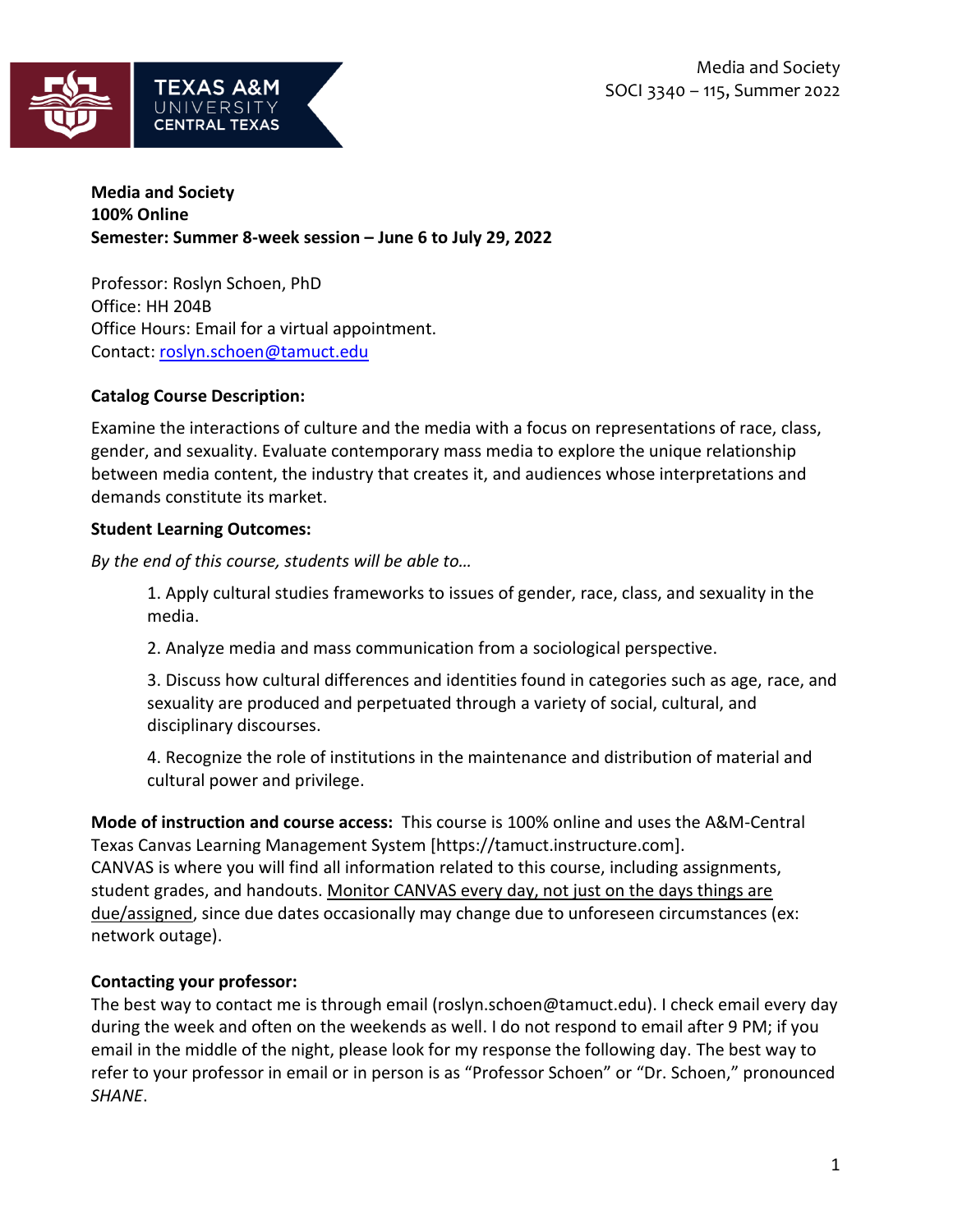#### **Required Books and Materials:**

Croteau and Hoynes. (2022). *Media/Society: Technology, Industries, Content, and Users, 7 th Edition.* Los Angeles, CA: Sage.

Other required reading materials listed on the syllabus will be available through our course E-Reserve page. E-Res Password: 3340

### **Recommended Book(s):**

ASA Style Guide, 6<sup>th</sup> edition. American Sociological Association.

### **Emergency Warning System for Texas A&M University-Central Texas**

SAFEZONE provides a public safety application that gives you the ability to call for help with the push of a button. It also provides Texas A&M University-Central Texas the ability to communicate emergency information quickly via push notifications, email, and text messages. All students automatically receive email and text messages via their myCT accounts.

Downloading SafeZone allows access to push notifications and enables you to connect directly for help through the app. You can download SafeZone from the app store and use your myCT credentials to log in. If you would like more information, you can visit the SafeZone website [www.safezoneapp.com].

To register SafeZone on your phone, please follow these 3 easy steps:

1. Download the SafeZone App from your phone store using the link below: o iPhone/iPad: [https://apps.apple.com/app/safezone/id533054756] o Android Phone / Tablet [https://play.google.com/store/apps/details?id=com.criticalarc.safezoneapp] 2. Launch the app and enter your myCT email address (e.g. {name}@tamuct.edu) 3. Complete your profile and accept the terms of service

#### **Course requirements:**

Below is a description of the main activities for this course. They include (1) reading assignments, (2) discussion boards, (3) quizzes, (4) a research paper, and (5) presentations with peer review.

- 1. **Reading assignments and other materials:** Readings for the course are listed in the schedule below. Completing all readings is of paramount importance; your success in this course depends on it.
- 2. **Discussions:** Students will participate on our course discussion board, with graded discussion taking place during 5 of the 8 weeks this semester. Participation on graded discussion boards constitutes 25% of your grade, or a total of 100 points. Your primary/initial postings will address my discussion question(s) and should be made by **midnight (11:59 PM CST) each Thursday**. Once several initial posts have been made, you will move on by reading and responding to at least two of your peers' primary posts.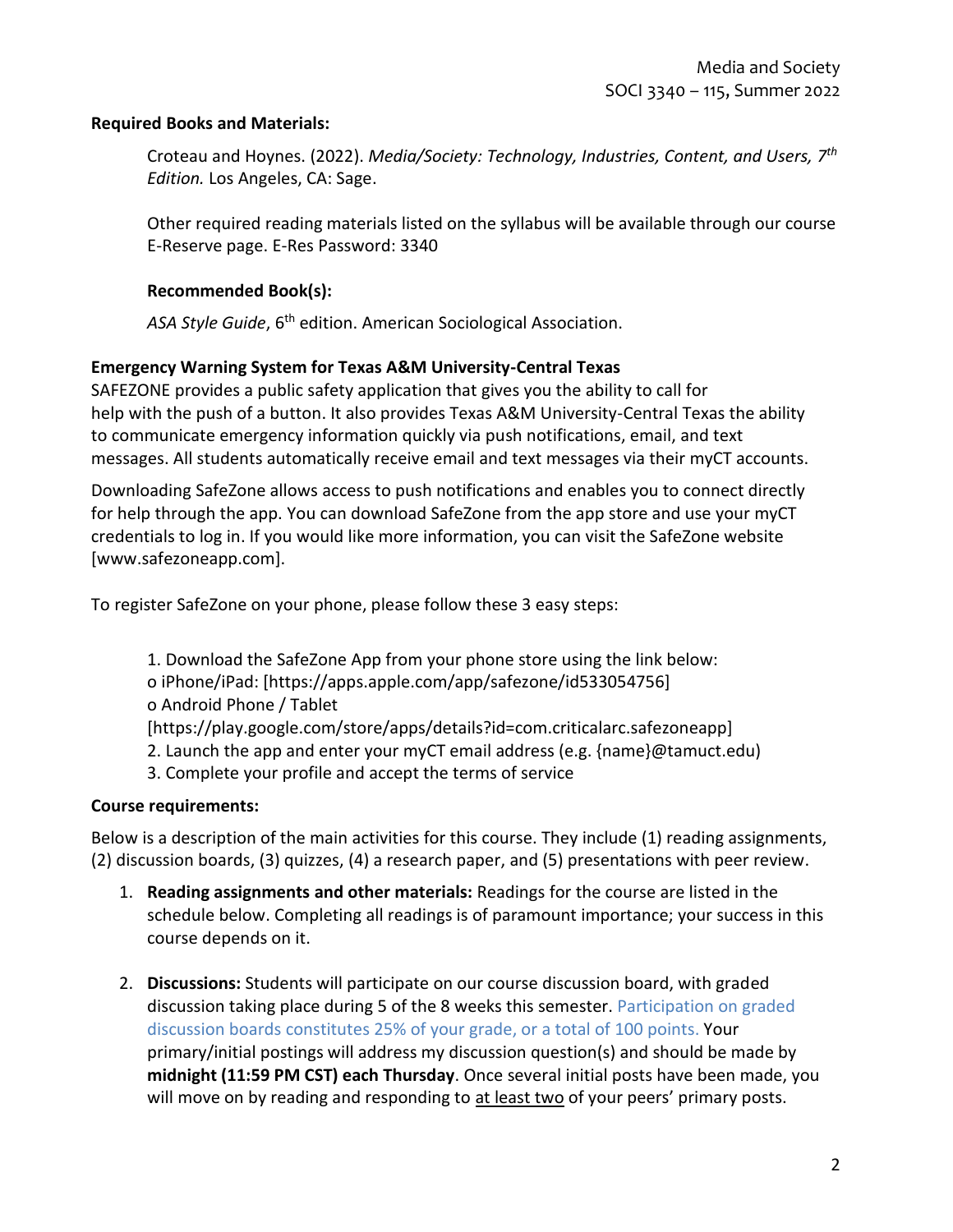Response posts commenting and reflecting upon the comments of your peers should be made by **midnight (11:59 PM CST) each Sunday.** Late posts will not receive credit. **For detailed instructions on discussion boards, see the outline on Canvas.**

- **3. Quizzes:** Students will take 5 quizzes at regular intervals throughout the course. Quizzes are each worth 20 points, or 100 points in total (25% of your grade). Quizzes will cover the readings and other material assigned for the same week. On weeks when you have a quiz, you should first complete the readings and take notes. Prepare and manage your time wisely; you will not be able to re-take a quiz, nor can you re-open a quiz once you have started it. Quizzes will be **available from Wednesday afternoon until Sunday at 11:59 PM CST. There are no makeup quizzes.** The Sunday night deadline is final.
- **4. Research Paper:** Students will write a sociological paper on a topic of their choice, due on Wednesday, July 27th *via Canvas* (at 11:59 PM CST). I highly recommend having a final draft completed before you work on your presentation (see #5 below). Detailed instructions and grading rubric are available on our course Canvas page. Please mark your calendar now so that you will not be surprised by this important assignment and related deadlines. The research paper is worth 100 points, or 25% of your final grade.
- 5. **Presentations:** For this course, students will use ARC Studio to create a *5-Minute Speed Presentation* video to showcase what they found in their research. Students will first complete their own presentation and then they will conduct a peer review of approximately 4 other students' presentation videos. Presentations and peer review are worth 100 points, or 25% of your final grade.
	- a. Presentations: A handful of tutorials and an "*expectations"* outline for presentations are available in Canvas under "Presentation Resources."
	- b. Peer review: After everyone has uploaded their presentations on July  $23^{rd}$ , students will view and comment on four of their peer's presentations. Peer reviews are randomly assigned by Canvas and they are not anonymous, so please be honest and constructive when you comment. Peer reviews are due by 11:59 PM CST July 26th.

| <b>Coursework</b>     | <b>Points</b> | <b>Points</b> | Percent      | Grade |
|-----------------------|---------------|---------------|--------------|-------|
| Discussions 5 @ 20    | 100           | $360 - 400$   | $90 - 100\%$ | A     |
| points                |               | $320 - 359$   | $80 - 89%$   | B     |
| Quizzes 5 @ 20 points | 100           |               |              |       |
| 5-Minute Presentation | 100           | 280 - 319     | $70 - 79%$   |       |
| Research Paper        | 100           | $240 - 279$   | $60 - 69%$   |       |
| Total:                | 400           | Below 240     | $0 - 59%$    |       |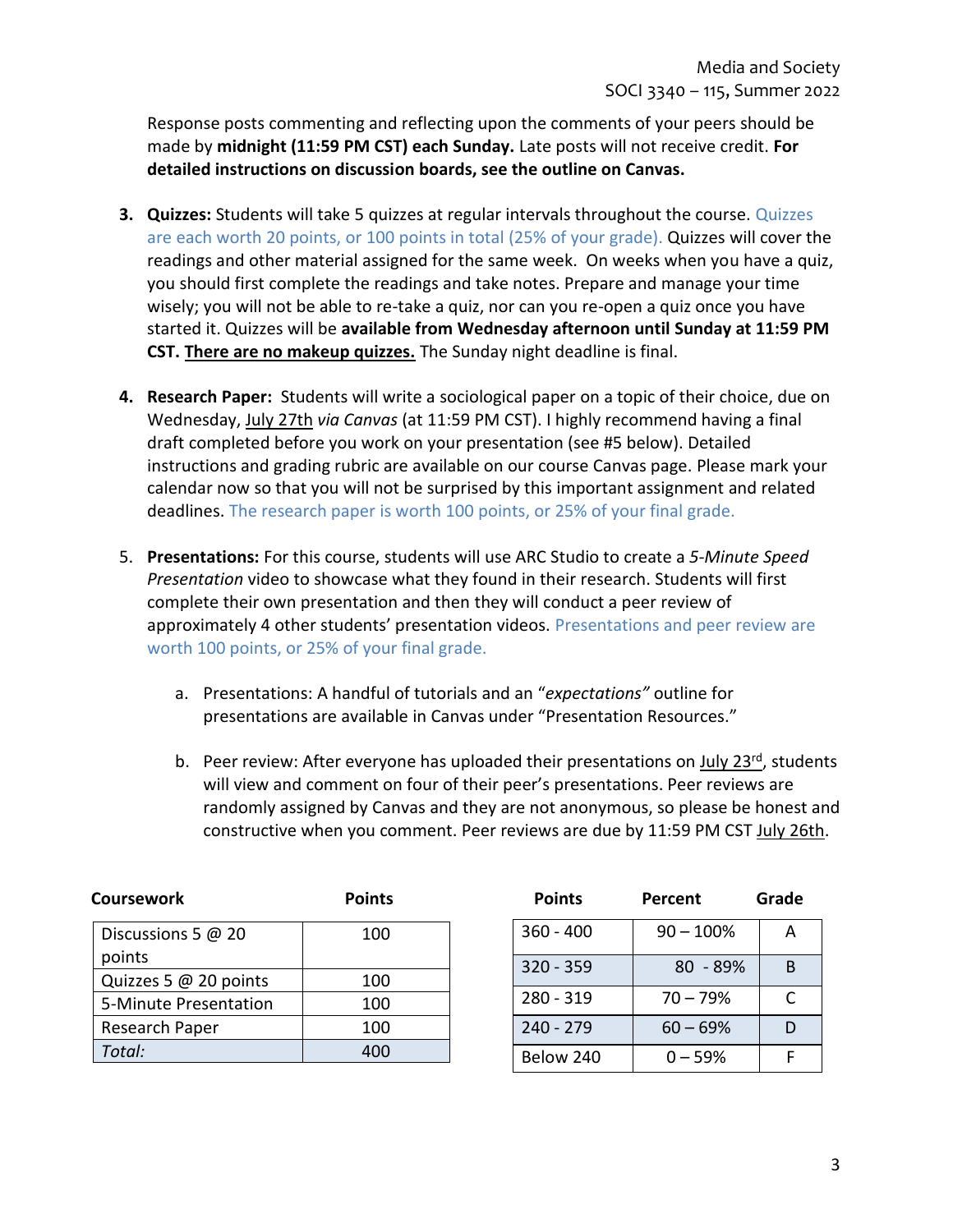### **Posting of Grades:**

- All student grades will be posted using the Canvas grade book and students should monitor their grade status through this tool.
- Students should always refer to the syllabus for total points and points possible. The Canvas gradebook tool may misinform students from time to time.
- Grades will usually be posted within 7-10 days of due dates. Some assignments, like the literature review, require more personalized feedback. These assignments could take longer to grade and so you may need to be patient.

## **COURSE SCHEDULE**

### **Week 1. June 6-12 Introduction: A Sociology of Media**

Read the course syllabus.

Read the Introduction, Chapter 1, in the Media/Society book. (Approx pgs. 1-26) Watch the film *Advertising at the Edge of the Apocalypse.* Complete discussion board 1 and quiz 1.

#### **Week 2. June 13-19 Media Technology**

Read all of Part II in Media/Society. (Approx pgs. 27-70) Complete discussion board 2. Begin looking for ideas to narrow down a topic for your research paper.

#### **Week 3. June 20-26 Money and Politics**

Read chapters 3 and 4 in Media/Society. Complete discussion board 3: Share and discuss your chosen paper topic. Complete quiz 2.

#### **Week 4. June 27 – July 3 Who creates media?**

Read chapter 5 in Media/Society. Watch the film *Post Truth Times: We the Media*. Complete quiz 3. Begin collecting sources and outlining your research paper.

#### **Week 5. July 5-10 Ideology and Representation**

Read all of Part IV: Content (chapters 6 &7) in Media/Society. Read article by Isaac Kamola.

Watch the bell hooks interview on Cultural Criticism via Kanopy. Complete discussion board 4.

Continue outlining your research paper and collecting sources.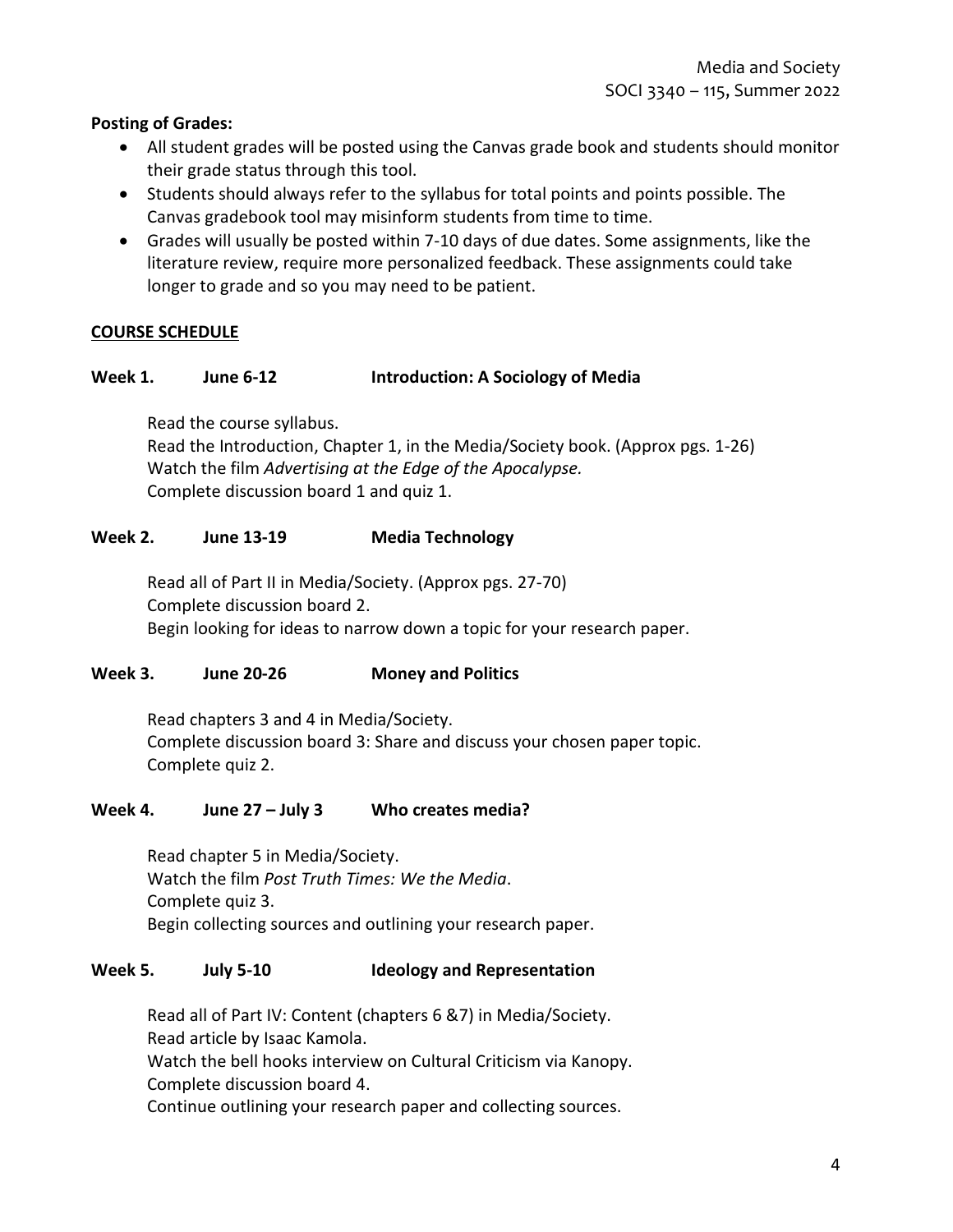### **Week 6. July 11-17 Audiences and Creators**

Read chapter 8 in *Media/Society*. Film TBA. Complete quiz 4. Draft your paper and begin planning for your 5-Minute Presentation.

### **Week 7. July 18-24 Media Influence**

Read chapter 9 in *Media/Society*. Watch film *Consuming Kids*. Complete discussion board 5. Using the final draft of your paper, create a 5-Minute Presentation. Due: Friday, July 23rd at 11:59 PM CST.

#### **Week 8. July 25-29 The Globalization of Media**

Read all of Part VI in *Media/Society*. Peer reviews of student presentations are due on Monday at 11:59 PM CT. Final papers are due on Wednesday at 11:59 PM CT via Canvas. Complete Quiz 5, which is due on Friday at 11:59 PM CT.

#### **Technology Requirements**

This course will use the A&M-Central Texas Instructure Canvas learning management system. We strongly recommend the latest versions of Chrome or Firefox browsers. Canvas no longer supports any version of Internet Explorer.

Logon to A&M-Central Texas Canvas [https://tamuct.instructure.com/] or access Canvas through the TAMUCT Online link in myCT [https://tamuct.onecampus.com/]. You will log in through our Microsoft portal.

Username: Your MyCT email address.

Password: Your MyCT password

#### **Canvas Support**

Use the Canvas Help link, located at the bottom of the left-hand menu, for issues with Canvas. You can select "Chat with Canvas Support," submit a support request through "Report a Problem," or call the Canvas support line: 1-844-757-0953.

For issues related to course content and requirements, contact your instructor.

#### **Online Proctored Testing**

A&M-Central Texas uses Proctorio for online identity verification and proctored testing. This service is provided at no direct cost to students. If the course requires identity verification or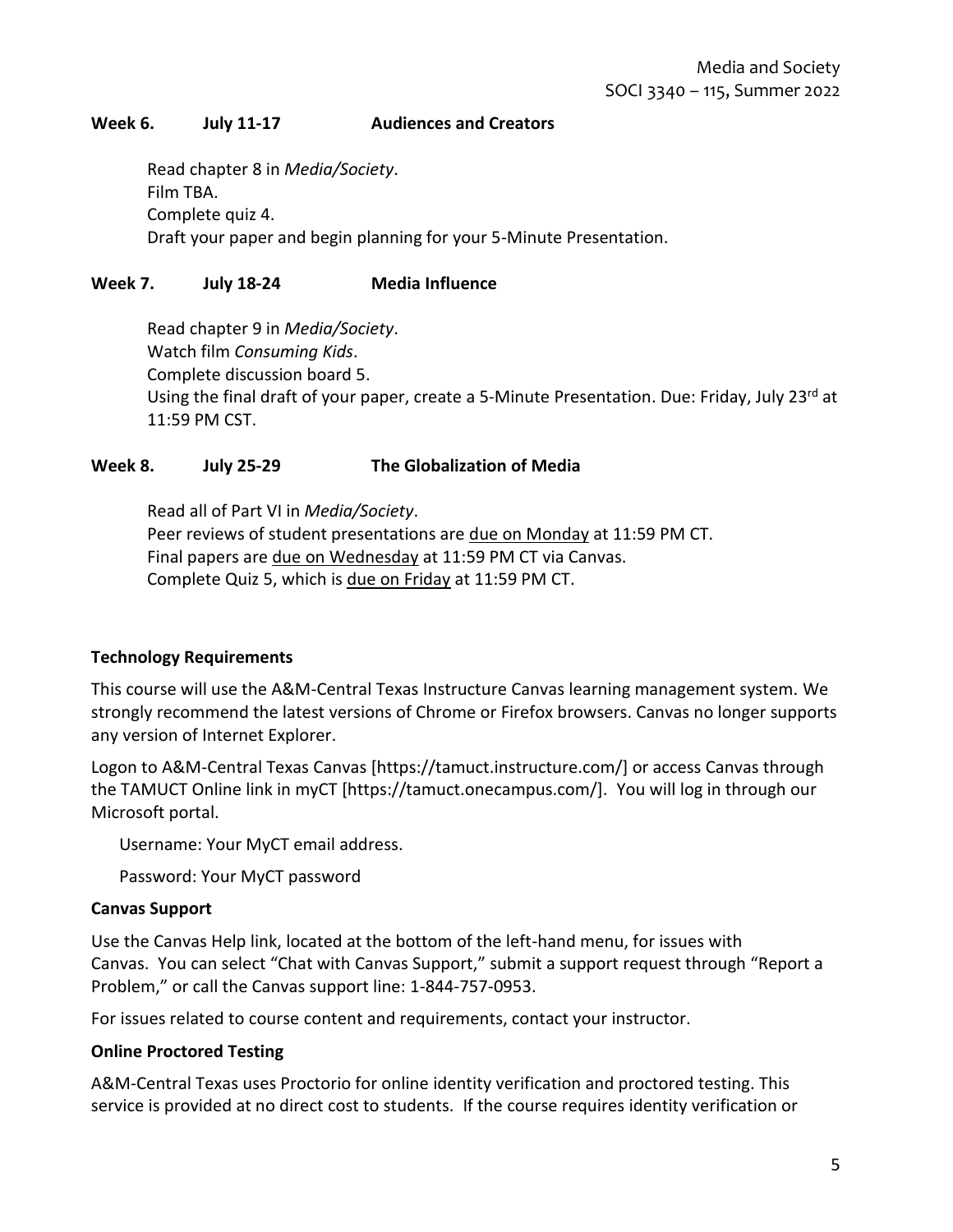proctored testing, the technology requirements are: Any computer meeting the minimum computing requirements, plus web camera, speaker, and microphone (or headset). Proctorio also requires the Chrome web browser with their custom plug in.

## **Other Technology Support**

For log-in problems, students should contact Help Desk Central

24 hours a day, 7 days a week

Email: [helpdesk@tamu.edu](mailto:helpdesk@tamu.edu) Phone: (254) 519-5466 [Web Chat:](http://hdc.tamu.edu/) [http://hdc.tamu.edu] *Please let the support technician know you are an A&M-Central Texas student.*

# **COURSE AND UNIVERSITY PROCEDURES AND POLICIES**

## **Course Policies and Procedures**

**Late assignments** will receive a deduction of 5% of the grade per day it is late. Please pay attention to deadlines and work ahead to minimize the risk that your work will be late.

A student may only make up **an exam** if there is illness, injury, or another *documented* excuse. If a student misses an exam due to illness, injury, something out of their control they must 1. Provide documentation (doctor's note, police report, etc), 2. Notify Dr. Schoen as soon as possible of intent to take a make-up exam, and 3. Prepare to take the make-up exam within 1 week of the excused absence. Students who miss an exam with no excused absence will receive a zero for that exam. If the student foresees that s/he will be unable to complete the course, then s/he should drop the course or accept the posted grade.

## **UNIVERSITY RESOURCES, PROCEDURES, AND GUIDELINES**

# **Drop Policy**

If you discover that you need to drop this class, you must complete the Drop Request Dynamic Form through Warrior Web.

[https://federation.ngwebsolutions.com/sp/startSSO.ping?PartnerIdpId=https://eisprod.ec.tamuct.edu:443/samlsso&SpSessionAuthnAdapterId=tamuctDF&TargetResource=https%3 a%2f%2fdynamicforms.ngwebsolutions.com%2fSubmit%2fStart%2f53b8369e-0502-4f36-be43 f02a4202f612].

Faculty cannot drop students; this is always the responsibility of the student. The Registrar's Office will provide a deadline on the Academic Calendar for which the form must be completed. Once you submit the completed form to the Registrar's Office, you must go into Warrior Web and confirm that you are no longer enrolled. If you still show as enrolled, FOLLOW-UP with the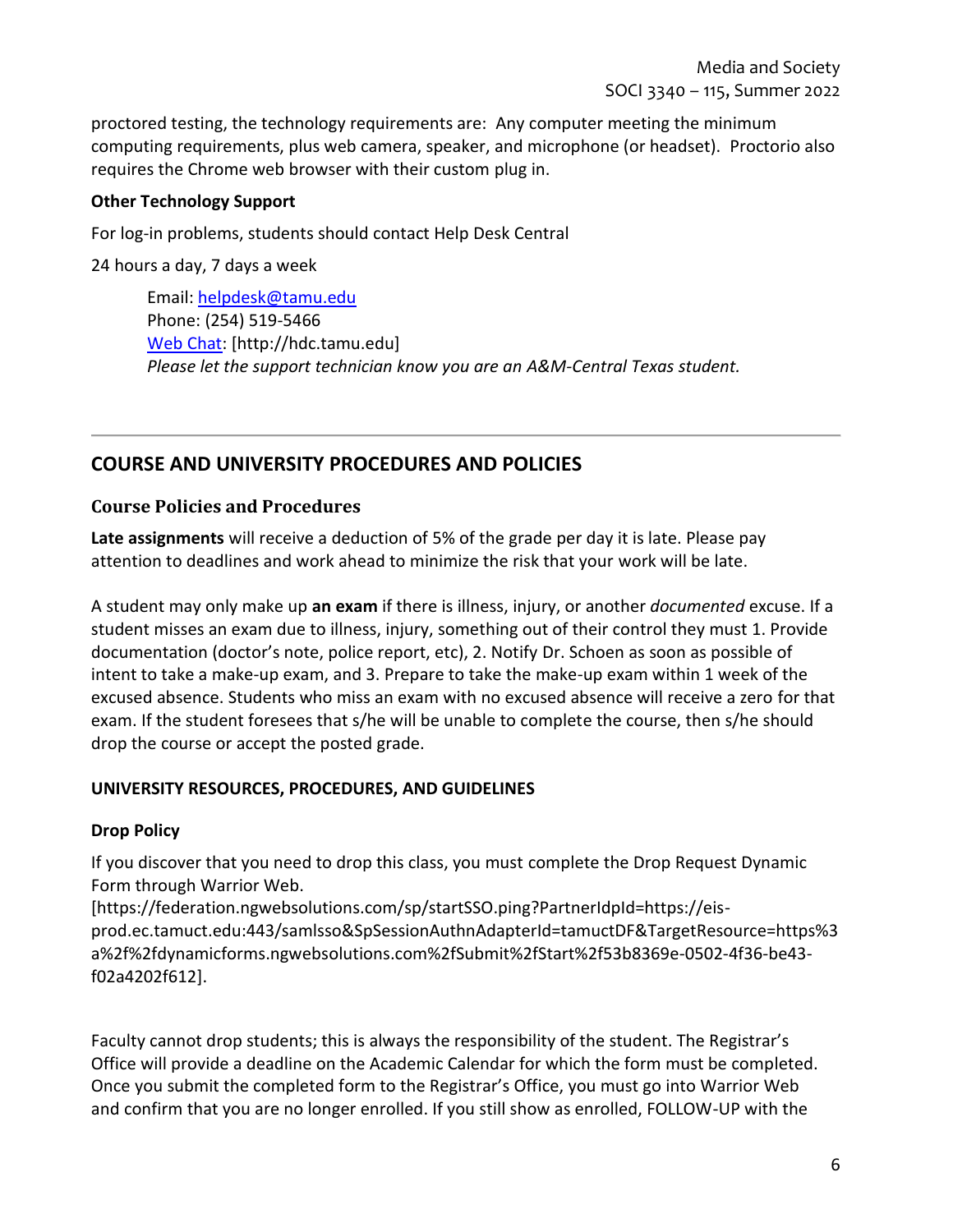Registrar's Office immediately. You are to attend class until the procedure is complete to avoid penalty for absence. Should you miss the drop deadline or fail to follow the procedure, you will receive an F in the course, which may affect your financial aid and/or VA educational benefits.

# **Academic Integrity**

Texas A&M University-Central Texas values the integrity of the academic enterprise and strives for the highest standards of academic conduct. A&M-Central Texas expects its students, faculty, and staff to support the adherence to high standards of personal and scholarly conduct to preserve the honor and integrity of the creative community. Any deviation by students from this expectation may result in a failing grade for the assignment and potentially a failing grade for the course. All academic misconduct concerns will be referred to the Office of Student Conduct. When in doubt on collaboration, citation, or any issue, please contact your instructor before taking a course of action.

For more [information](https://nam04.safelinks.protection.outlook.com/?url=https%3A%2F%2Fwww.tamuct.edu%2Fstudent-affairs%2Fstudent-conduct.html&data=04%7C01%7Clisa.bunkowski%40tamuct.edu%7Ccfb6e486f24745f53e1a08d910055cb2%7C9eed4e3000f744849ff193ad8005acec%7C0%7C0%7C637558437485252160%7CUnknown%7CTWFpbGZsb3d8eyJWIjoiMC4wLjAwMDAiLCJQIjoiV2luMzIiLCJBTiI6Ik1haWwiLCJXVCI6Mn0%3D%7C1000&sdata=yjftDEVHvLX%2FhM%2FcFU0B99krV1RgEWR%2BJ%2BhvtoR6TYk%3D&reserved=0) regarding the Student Conduct process, [https://www.tamuct.edu/studentaffairs/student-conduct.html]. If you know of potential honor violations by other students, you may [submit](https://nam04.safelinks.protection.outlook.com/?url=https%3A%2F%2Fcm.maxient.com%2Freportingform.php%3FTAMUCentralTexas%26layout_id%3D0&data=04%7C01%7Clisa.bunkowski%40tamuct.edu%7Ccfb6e486f24745f53e1a08d910055cb2%7C9eed4e3000f744849ff193ad8005acec%7C0%7C0%7C637558437485262157%7CUnknown%7CTWFpbGZsb3d8eyJWIjoiMC4wLjAwMDAiLCJQIjoiV2luMzIiLCJBTiI6Ik1haWwiLCJXVCI6Mn0%3D%7C1000&sdata=CXGkOa6uPDPX1IMZ87z3aZDq2n91xfHKu4MMS43Ejjk%3D&reserved=0) a report,

[https://cm.maxient.com/reportingform.php?TAMUCentralTexas&layout\_id=0].

# **Academic Accommodations**

At Texas A&M University-Central Texas, we value an inclusive learning environment where every student has an equal chance to succeed and has the right to a barrier-free education. The Office of Access and Inclusion is responsible for ensuring that students with a disability receive equal access to the university's programs, services and activities. If you believe you have a disability requiring reasonable accommodations, please contact the Office of Access and Inclusion, WH-212; or call (254) 501-5836. Any information you provide is private and confidential and will be treated as such. For more information, please visit our [Access & Inclusion](https://tamuct.instructure.com/courses/717) Canvas page (log-in required) [https://tamuct.instructure.com/courses/717]

# **Important information for Pregnant and/or Parenting Students**

Texas A&M University-Central Texas supports students who are pregnant and/or parenting. In accordance with requirements of Title IX and related guidance from US Department of Education's Office of Civil Rights, the Dean of Student Affairs' Office can assist students who are pregnant and/or parenting in seeking accommodations related to pregnancy and/or parenting. Students should seek out assistance as early in the pregnancy as possible. For more information, please visit [Student Affairs](https://www.tamuct.edu/student-affairs/pregnant-and-parenting-students.html) [https://www.tamuct.edu/student-affairs/pregnant-and-parenting-students.html]. Students may also contact the institution's Title IX Coordinator. If you would like to read more about thes[e requirements and guidelines](http://www2.ed.gov/about/offices/list/ocr/docs/pregnancy.pdf) online, please visit the website [http://www2.ed.gov/about/offices/list/ocr/docs/pregnancy.pdf].

Title IX of the Education Amendments Act of 1972 prohibits discrimination on the basis of sex and gender–including pregnancy, parenting, and all related conditions. A&M-Central Texas is able to provide flexible and individualized reasonable accommodation to pregnant and parenting students. All pregnant and parenting students should contact the Associate Dean in the Division of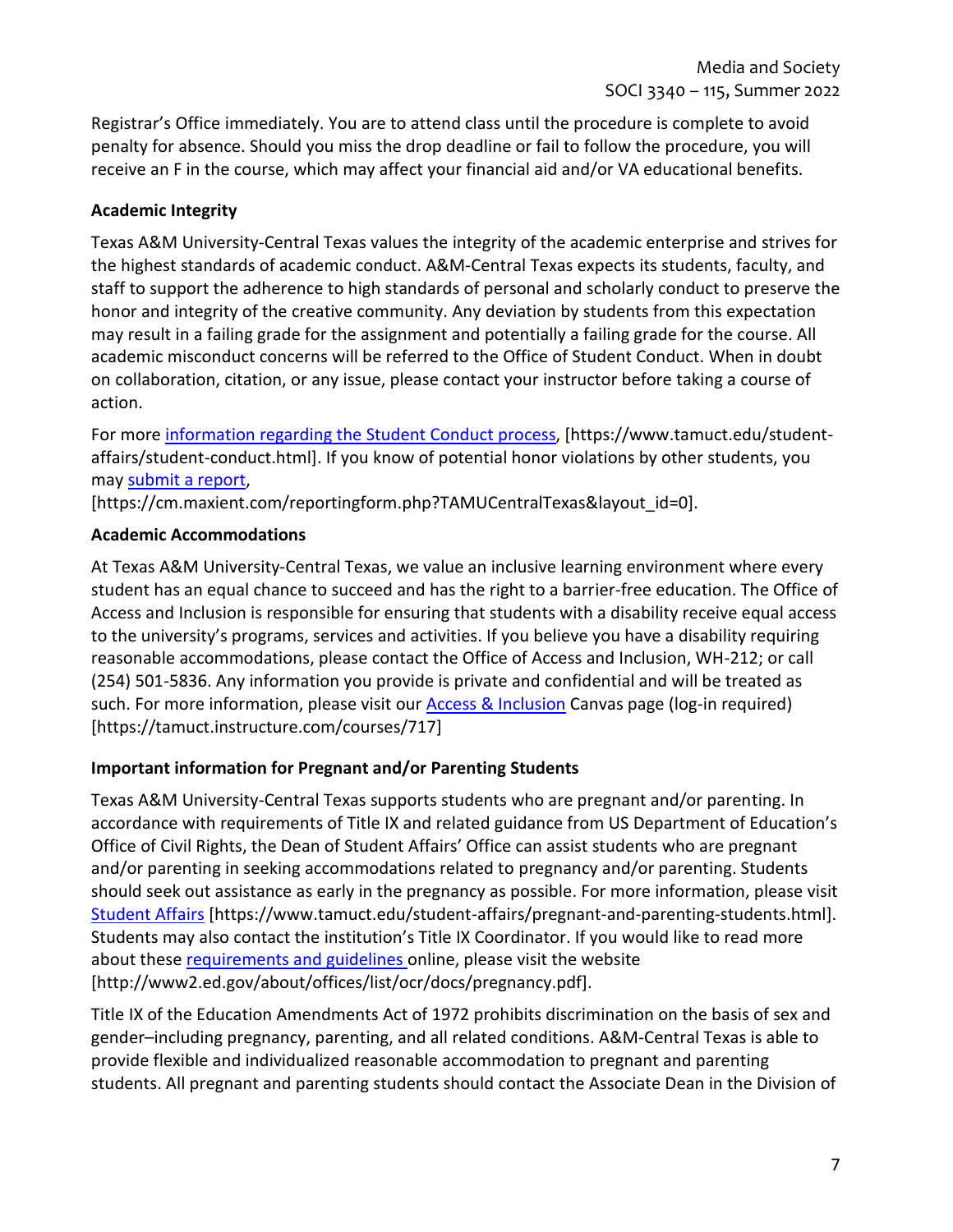Student Affairs at (254) 501-5909 to seek out assistance. Students may also contact the University's Title IX Coordinator.

# **Tutoring**

Tutoring is available to all A&M-Central Texas students, on a remote online basis. Visit the Academic Support Community in Canvas to view schedules and contact information. Subjects tutored on campus include Accounting, Advanced Math, Biology, Finance, Statistics, Mathematics, and Study Skills. Student success coaching is available online upon request.

If you have a question regarding tutor schedules, need to schedule a tutoring session, are interested in becoming a tutor, success coaching, or have any other question, contact Academic Support Programs at (254) 501-5836, visit the Office of Student Success at 212F Warrior Hall, or by emailing studentsuccess@tamuct.edu.

Chat live with a tutor 24/7 for almost any subject from on your computer! Tutor.com is an online tutoring platform that enables A&M-Central Texas students to log in and receive online tutoring support at no additional cost. This tool provides tutoring in over 40 subject areas except writing support. Access Tutor.com through Canvas.

# **University Writing Center**

Located in Warrior Hall 416, the University Writing Center (UWC) at Texas A&M University– Central Texas (A&M–Central Texas) is a free service open to all A&M–Central Texas students. For the Summer 2022 semester, the hours of operation are from 10:00 a.m.-4:00 p.m. Monday thru Thursday in Warrior Hall 416 (with online tutoring available every hour as well) with satellite hours available online only Monday thru Thursday from 6:00-9:00 p.m. and most Saturdays from 12:00-3:00 p.m.

Tutors are prepared to help writers of all levels and abilities at any stage of the writing process. While tutors will not write, edit, or grade papers, they will assist students in developing more effective composing practices. By providing a practice audience for students' ideas and writing, our tutors highlight the ways in which they read and interpret students' texts, offering guidance and support throughout the various stages of the writing process. In addition, students may work independently in the UWC by checking out a laptop that runs the Microsoft Office suite and connects to WIFI, or by consulting our resources on writing, including all of the relevant style guides. Whether you need help brainstorming ideas, organizing an essay, proofreading, understanding proper citation practices, or just want a quiet place to work, the UWC is here to help!

Students may arrange a one-to-one session with a trained and experienced writing tutor by making an appointment via WCOnline at [https://tamuct.mywconline.com/]. In addition, you can email Dr. Bruce Bowles Jr. at bruce.bowles@tamuct.edu if you have any questions about the UWC, need any assistance with scheduling, or would like to schedule a recurring appointment with your favorite tutor.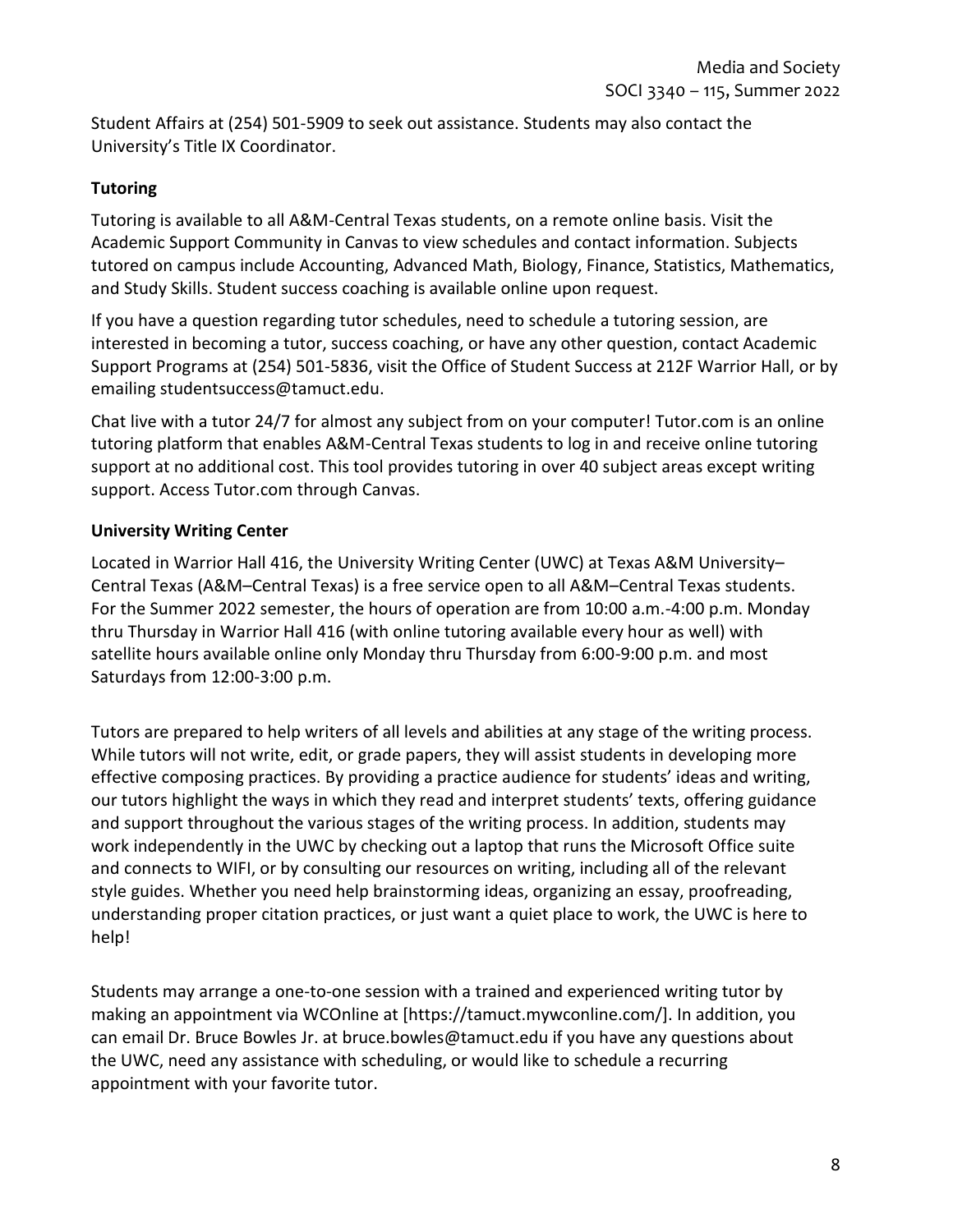### **University Library**

The University Library provides many services in support of research across campus and at a distance. We offer over 200 electronic databases containing approximately 400,000 eBooks and 82,000 journals, in addition to the 96,000 items in our print collection, which can be mailed to students who live more than 50 miles from campus. Research guides for each subject taught at A&M-Central Texas are available through our website to help students navigate these resources. On campus, the library offers technology including cameras, laptops, microphones, webcams, and digital sound recorders.

Research assistance from a librarian is also available 24 hours a day through our online chat service, and at the reference desk when the library is open. Research sessions can be scheduled for more comprehensive assistance, and may take place virtually through WebEx, Microsoft Teams or in-person at the library. Assistance may cover many topics, including how to find articles in peer-reviewed journals, how to cite resources, and how to piece together research for written assignments.

Our 27,000-square-foot facility on the A&M-Central Texas main campus includes student lounges, private study rooms, group work spaces, computer labs, family areas suitable for all ages, and many other features. Services such as interlibrary loan, TexShare, binding, and laminating are available. The library frequently offers workshops, tours, readings, and other events. For more information, please visit our Library [website](https://nam04.safelinks.protection.outlook.com/?url=https%3A%2F%2Ftamuct.libguides.com%2Findex&data=04%7C01%7Clisa.bunkowski%40tamuct.edu%7C7d8489e8839a4915335f08d916f067f2%7C9eed4e3000f744849ff193ad8005acec%7C0%7C0%7C637566044056484222%7CUnknown%7CTWFpbGZsb3d8eyJWIjoiMC4wLjAwMDAiLCJQIjoiV2luMzIiLCJBTiI6Ik1haWwiLCJXVCI6Mn0%3D%7C1000&sdata=2R755V6rcIyedGrd4Os5rkgn1PvhHKU3kUV1vBKiHFo%3D&reserved=0) [http://tamuct.libguides.com/index].

#### **A Note about Sexual Violence at A&M-Central Texas**

Sexual violence is a serious safety, social justice, and public health issue. The university offers support for anyone struggling with these issues. University faculty are mandated reporters, so if someone discloses that they were sexually assaulted (or a victim of Domestic/Dating Violence or Stalking) while a student at TAMUCT, faculty members are required to inform the Title IX Office. If you want to discuss any of these issues confidentially, you can do so through Student Wellness and Counseling (254-501-5955) located on the second floor of Warrior Hall (207L).

Sexual violence can occur on our campus because predators often feel emboldened, and victims often feel silenced or shamed. It is incumbent on ALL of us to find ways to actively create environments that tell predators we don't agree with their behaviors and tell survivors we will support them. Your actions matter. Don't be a bystander; be an agent of change. For additional information on campus policy and resources visit the [Title IX webpage](https://www.tamuct.edu/compliance/titleix.html) [\[https://www.tamuct.edu/compliance/titleix.html\]](https://www.tamuct.edu/compliance/titleix.html).

#### **Behavioral Intervention**

Texas A&M University-Central Texas cares about the safety, health, and well-being of its students, faculty, staff, and community. If you are aware of individuals for whom you have a concern, please make a referral to the Behavioral Intervention Team. Referring your concern shows you care. You